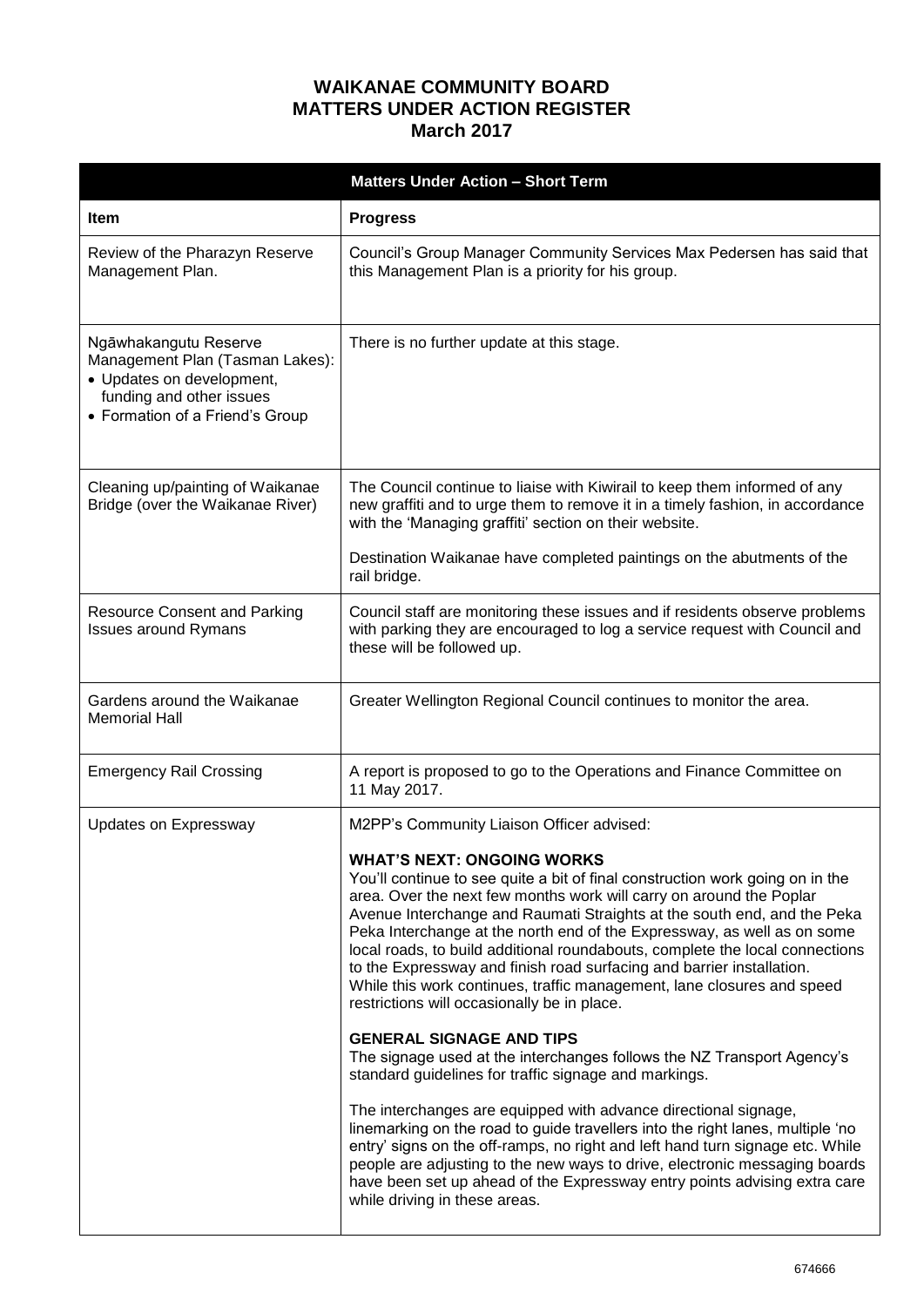## **Matters Under Action – Short Term**

The Alliance has also carried out a six month education campaign teaching the community how to use the Expressway and its interchanges. We have directional information online in various formats, including video guides. Printed brochures are provided at our information centre in the Coastlands Mall and throughout the district's libraries, as well as at the iSite for visitors to the area. These have been mailed to most Kāpiti Coast households. We will also continue to review signage as feedback is received to recommend and make any improvements where it is agreed to be appropriate.

**Peka Peka last exit signage -** The Te Moana Road Interchange at Waikanae is the last exit for Peka Peka. From the exit here, you need to take a local road route by turning east or west onto Te Moana Road. There is now a mobile messaging board in place just south of the Te Moana Road Interchange, to advise people of this last exit for Peka Peka.

## **CYCLISTS ON THE EXPRESSWAY**

The expressway has been designed and built to accommodate use by road cyclists, with ample shoulder width provided for safe cycling. An expressway is different from a motorway - while an expressway is a high quality, high speed road with limited interchanges with local roads, cyclists or slow-moving vehicles are not excluded from using an expressway as they are on a motorway.

The shared pathway which has been built alongside the expressway has been designed as a recreational facility to provide an additional option for cyclists. While the shared pathway is the safest option for cyclists, the surface of the shared pathway and the fact that it can also be used by pedestrians, skateboarders, scooter riders, and horse riders, means that while it will suit some bike riders, others may prefer to use the shoulder of the expressway - particularly fast-riding road cyclists.

We encourage road cyclists who choose to use the expressway shoulder to keep themselves safe by keeping as far left as possible, and we encourage drivers to take care and act considerately when passing them.

## **MERGING AT THE NORTHERN AND SOUTHERN ENDS**

Around the Poplar Avenue and Peka Peka local roads and interchanges, there are currently temporary merging lanes connecting local traffic to the expressway. These are in place while the permanent southern and northern tie-ins and roundabouts are built. These lanes are configured to make use of the limited road space and are under temporary speed restrictions so these works can be carried out safely. Drivers are encouraged to drive with care and be aware of traffic management, signage, and other vehicles they are merging with at these two points.

To help with the merge at the south end, there is also a temporary speed restriction for southbound expressway travellers as they head over the Poplar Avenue overbridge towards Raumati Straights. There is also the same 70 km/h restriction in place through Peka Peka. We stress the importance of drivers observing this restriction and driving considerately to allow merging traffic to do so safely.

In response to feedback received since the Expressway opened, we've adjusted the delineation and signage at both ends to warn drivers of the upcoming need to merge with expressway traffic.

People can expect to see more changes in these areas over the next 12 weeks, including work being carried out and completed, as well as lane and road layout changes. We thank everyone for their patience and ask people to bear with us while this work is completed. We'll keep drivers and the local community informed of these changes as they happen, and the impact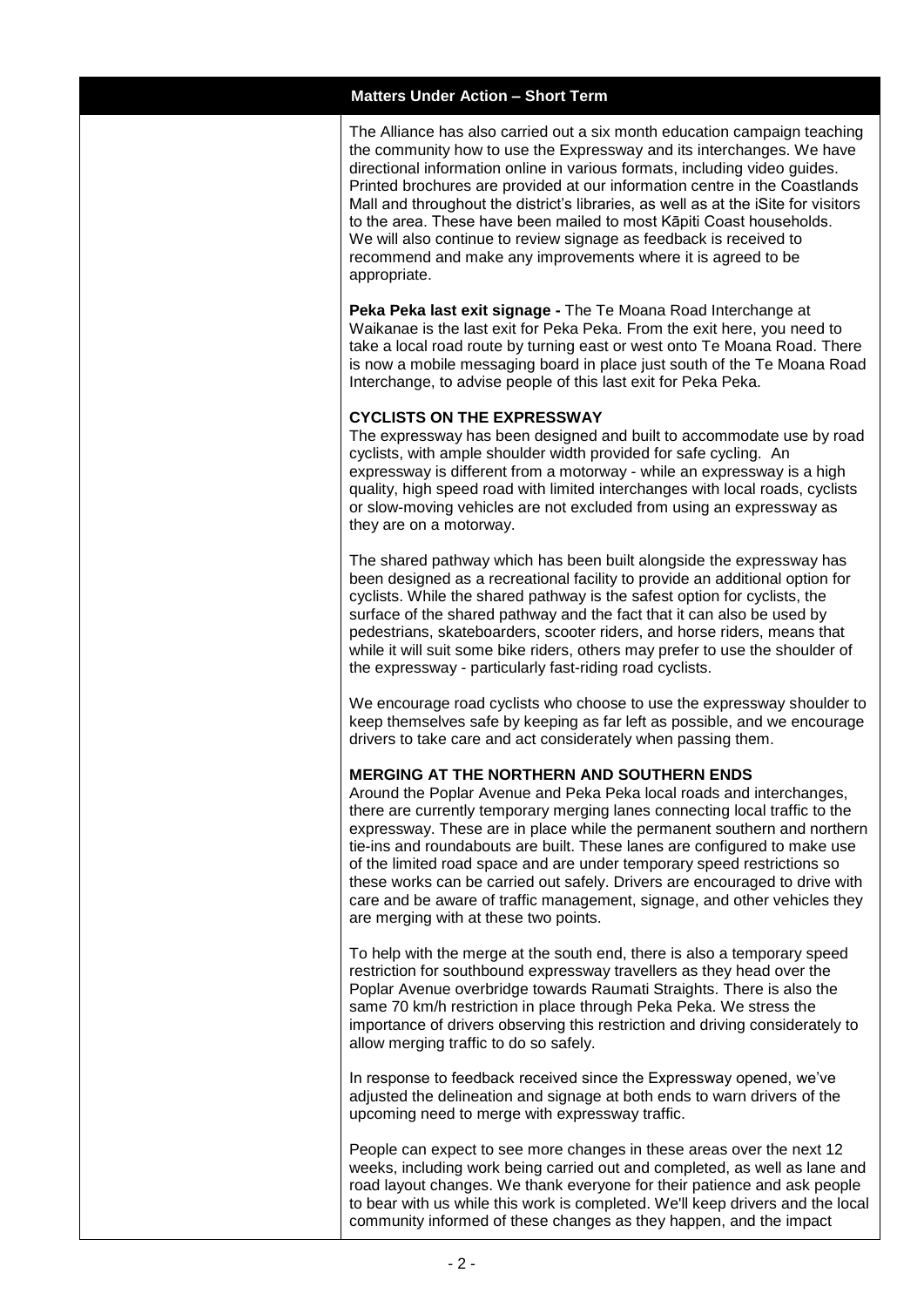|                                 | <b>Matters Under Action - Short Term</b>                                                                                                                                                                                                                                                                                                                                     |
|---------------------------------|------------------------------------------------------------------------------------------------------------------------------------------------------------------------------------------------------------------------------------------------------------------------------------------------------------------------------------------------------------------------------|
|                                 | they'll have, using the well-established and familiar communication<br>channels the Alliance has had in place over the past few years.                                                                                                                                                                                                                                       |
|                                 | <b>SHARED PATHWAY</b><br>It's great to see people out and about experiencing the shared pathway. If<br>you're keen to check it out and want to know where you can get on and off,<br>check out our shared pathway guide on our website.                                                                                                                                      |
|                                 | Shared pathways are created for everyone to enjoy, which means all users<br>need to be considerate of other users. Everyone using shared paths are<br>required by law to use the paths fairly and safely, and to try and not hold<br>anyone up. So while you're out enjoying this new facility, please make sure<br>you:                                                     |
|                                 | observe all the directional signage which is there for everyone's<br>safety<br>keep to the left                                                                                                                                                                                                                                                                              |
|                                 | make others aware that you're there<br>pass each other safely                                                                                                                                                                                                                                                                                                                |
|                                 | cross roads with care and give way to vehicles. At points<br>along the shared pathway, you'll need to cross local roads to<br>connect to the other side of the pathway. While some of these<br>roads, like Kāpiti and Te Moana, have traffic light controlled<br>crossings, others don't and pathway users need to give way to road<br>traffic and cross roads with caution. |
| Hanging Baskets in Mahara Place | A report will come to the Waikanae Community Board on 2 May 2017.                                                                                                                                                                                                                                                                                                            |

|                                                                                                             | <b>Matters Under Action - Long Term</b>                                                                                                                                                                                                                                                                                                                                                                                                                                                                                                                                                                                                                                                                                                   |
|-------------------------------------------------------------------------------------------------------------|-------------------------------------------------------------------------------------------------------------------------------------------------------------------------------------------------------------------------------------------------------------------------------------------------------------------------------------------------------------------------------------------------------------------------------------------------------------------------------------------------------------------------------------------------------------------------------------------------------------------------------------------------------------------------------------------------------------------------------------------|
| <b>Item</b>                                                                                                 | <b>Progress</b>                                                                                                                                                                                                                                                                                                                                                                                                                                                                                                                                                                                                                                                                                                                           |
| Future Waikanae Beach Vision and<br><b>Action Plan</b>                                                      | The Future Waikanae Beach Vision and Action Plan will be endorsed at the<br>Waikanae Community Board meeting on the 14 March 2017.                                                                                                                                                                                                                                                                                                                                                                                                                                                                                                                                                                                                        |
|                                                                                                             | Council staff has selected a consultant to progress the Character<br>Assessment.                                                                                                                                                                                                                                                                                                                                                                                                                                                                                                                                                                                                                                                          |
| Develop the Waikanae Town<br>Centre plan, including<br>considerations from the effect of<br>the expressway. | Council's Construction Manager Town Centres advised:<br>The project focus continues to be the SH1 Revocation project where we are<br>working with the NZ Transport Agency and other stakeholders to develop<br>the new road design and connections with the town centre. The revocation<br>of the state highway will enable better east-west connections between the<br>transport hub and Mahara Lane. This SH1 revocation is scheduled to enter<br>construction phase early 2018. Including:<br>W1 – Category 3 works to further improve the amenity to the<br>Revoked SH1<br>W2 – Connection to the Railway and improved pedestrian crossing<br>W5 - upgrade of Te Moana intersection and connection to<br>$\bullet$<br>Waikanae River. |
|                                                                                                             | The proposal for Waikanae town centre is for an arts and cultural focus,<br>with improved public space amenity and to assist with fostering business.<br>Mahara Place will be upgraded to provide more green spaces; achieve<br>better integration between the Mahara Gallery, Library and Whakarongotai<br>Marae and transport hub.                                                                                                                                                                                                                                                                                                                                                                                                      |